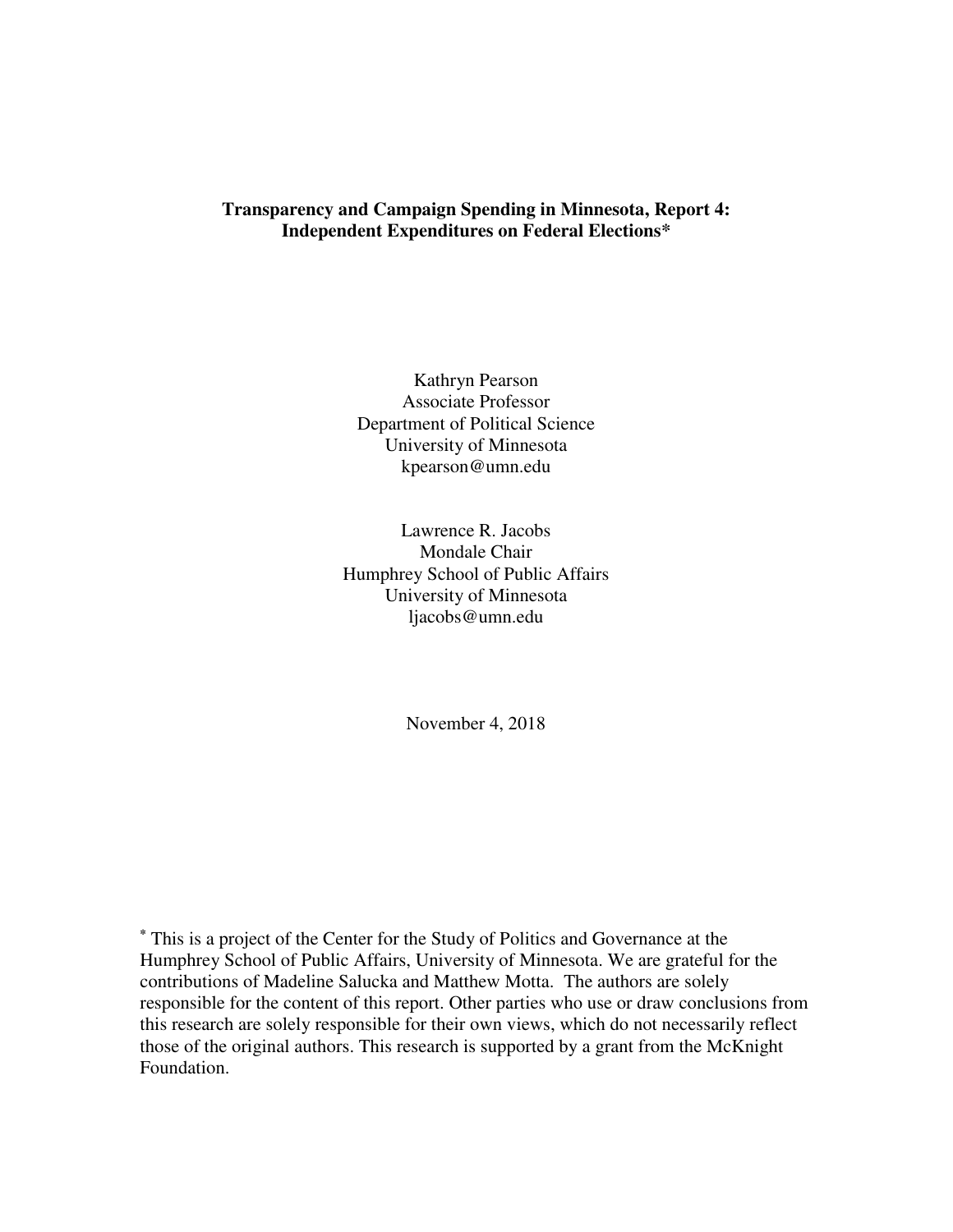**Independent expenditures by parties, groups, corporations, unions, associations and individuals are flooding Minnesota, flowing mainly to four U.S. House races.** (Independent expenditures are made by groups and parties to support or oppose a candidate without any coordination with the candidates).

- **More than \$45 million was spent by independent expenditure groups** (Figure 1). Republican U.S. House and U.S. Senate candidates are receiving nearly \$3 million more than Democrats from independent expenditure groups (Figure 1).
- **Most of the independent expenditures are spent on negative advertising.**

**Nearly all of the money helping Republicans (94 percent) was spent attacking DFL candidates, while groups helping Democrats spent 68% attacking Republicans.**